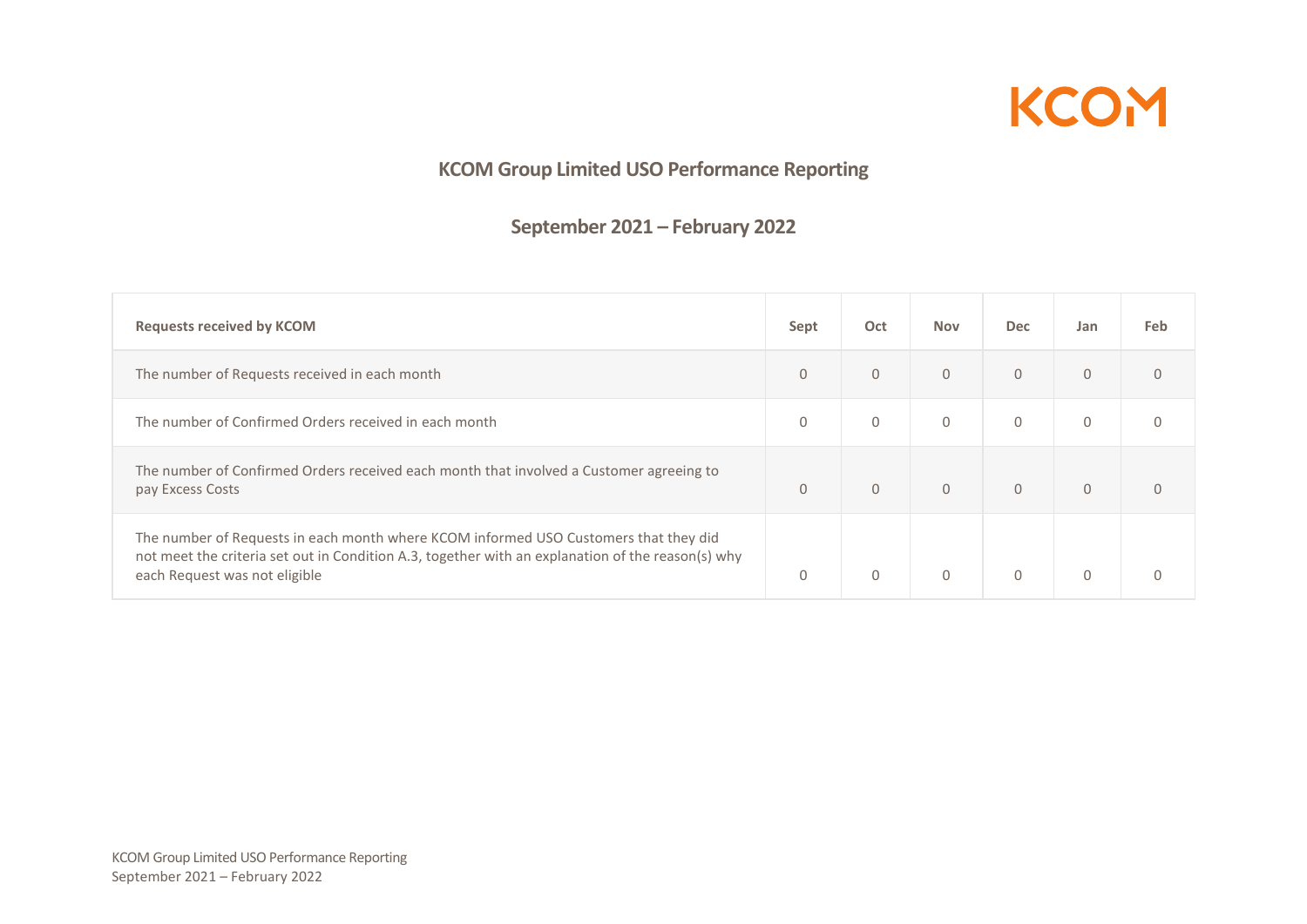

| Time period for responding to Requests                                                                                                                                                                                                          | Sept         | Oct          | <b>Nov</b>   | <b>Dec</b>     | Jan          | Feb          |
|-------------------------------------------------------------------------------------------------------------------------------------------------------------------------------------------------------------------------------------------------|--------------|--------------|--------------|----------------|--------------|--------------|
| The number of requests in each month in respect of<br>which KCOM informed USO Customers of whether the<br>criteria set out in Condition A.3 were met within the<br>period of up to and including 30 calendar days of the<br>date of the Request | $\mathbf{0}$ | $\mathbf{0}$ | $\mathbf{0}$ | $\overline{0}$ | $\mathbf{0}$ | $\mathbf{0}$ |
| The number of Requests in each month in respect of<br>which KCOM informed USO Customers of whether the<br>criteria set out in Condition A3 were met in the period<br>exceeding 30 calendar days from the date of the Request                    | $\Omega$     | $\Omega$     | $\Omega$     | $\mathbf{0}$   | $\Omega$     | $\Omega$     |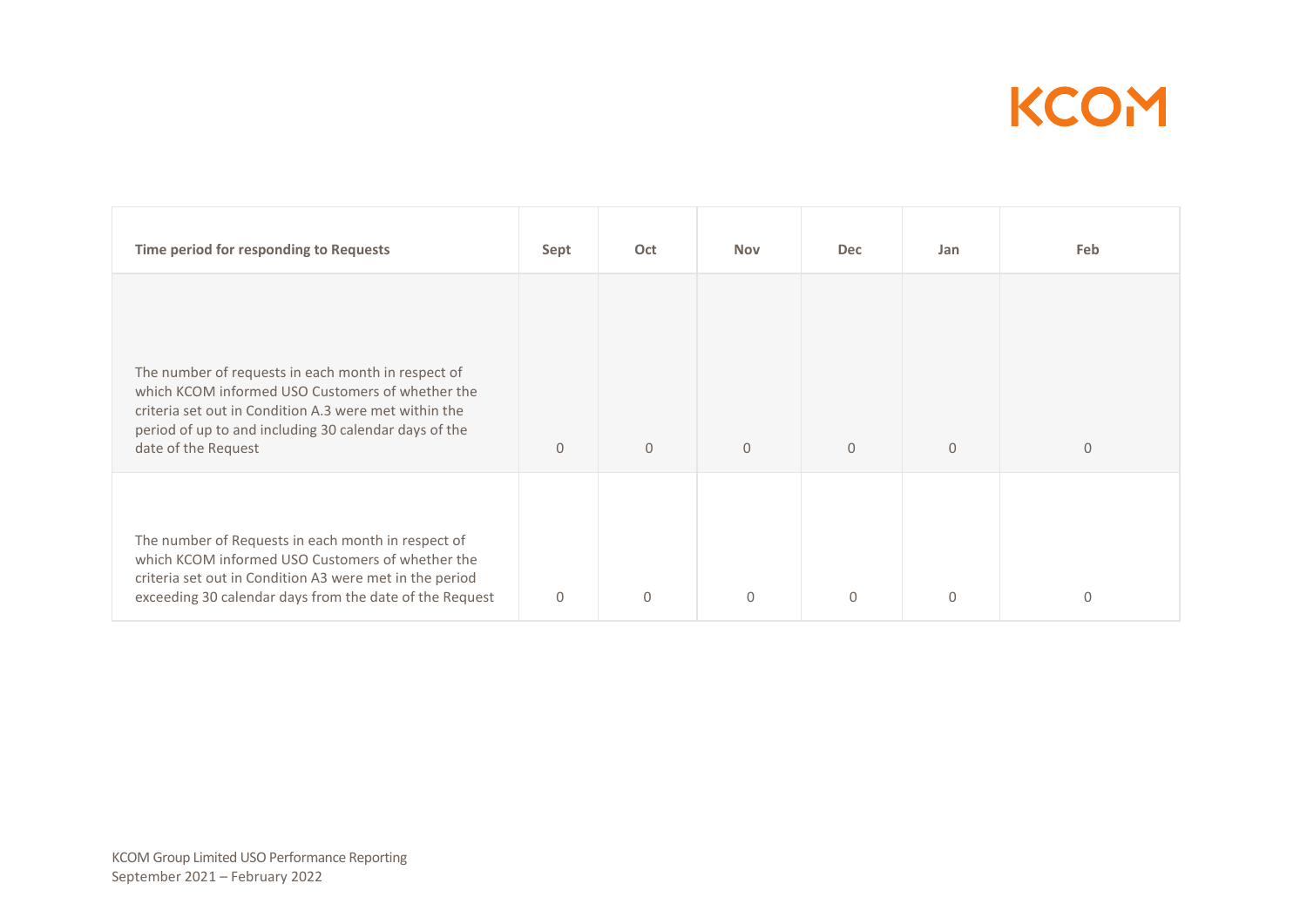

| <b>Provision of Broadband Services</b>                                                                                                                   | Sept         | Oct                 | <b>Nov</b>   | <b>Dec</b>          | Jan          | Feb          |
|----------------------------------------------------------------------------------------------------------------------------------------------------------|--------------|---------------------|--------------|---------------------|--------------|--------------|
| The number of Broadband Services delivered in each month                                                                                                 | $\mathbf{0}$ | $\mathbf{0}$        | $\mathbf{0}$ | $\overline{0}$      | $\mathbf 0$  | $\mathbf{0}$ |
| The number of Broadband Services delivered in each month that were within the following<br>periods from the dates on which Confirmed Orders were placed: |              |                     |              |                     |              |              |
| 0 up to and including 6 months                                                                                                                           | $\mathbf{0}$ | $\mathbf{0}$        | $\mathbf{0}$ | $\mathbf{0}$        | $\mathbf{0}$ | $\mathbf{0}$ |
| more than 6 months up to and including 12 months                                                                                                         | $\mathbf{0}$ | $\mathbf{0}$        | $\mathbf{0}$ | $\mathbf 0$         | $\mathbf 0$  | $\mathbf{0}$ |
| more than 12 months up to and including 18 months                                                                                                        | $\mathbf{0}$ | $\mathbf 0$         | $\mathbf 0$  | $\mathsf{O}$        | $\mathsf{O}$ | $\mathsf{O}$ |
| more than 18 months up to and including 24 months                                                                                                        | 0            | $\mathsf{O}\xspace$ | $\mathbf{0}$ | $\mathsf{O}\xspace$ | $\mathbf 0$  | 0            |
| More than 24 months                                                                                                                                      | $\Omega$     | $\mathbf{0}$        | $\mathbf{0}$ | $\mathbf{0}$        | $\mathbf 0$  | $\mathbf{0}$ |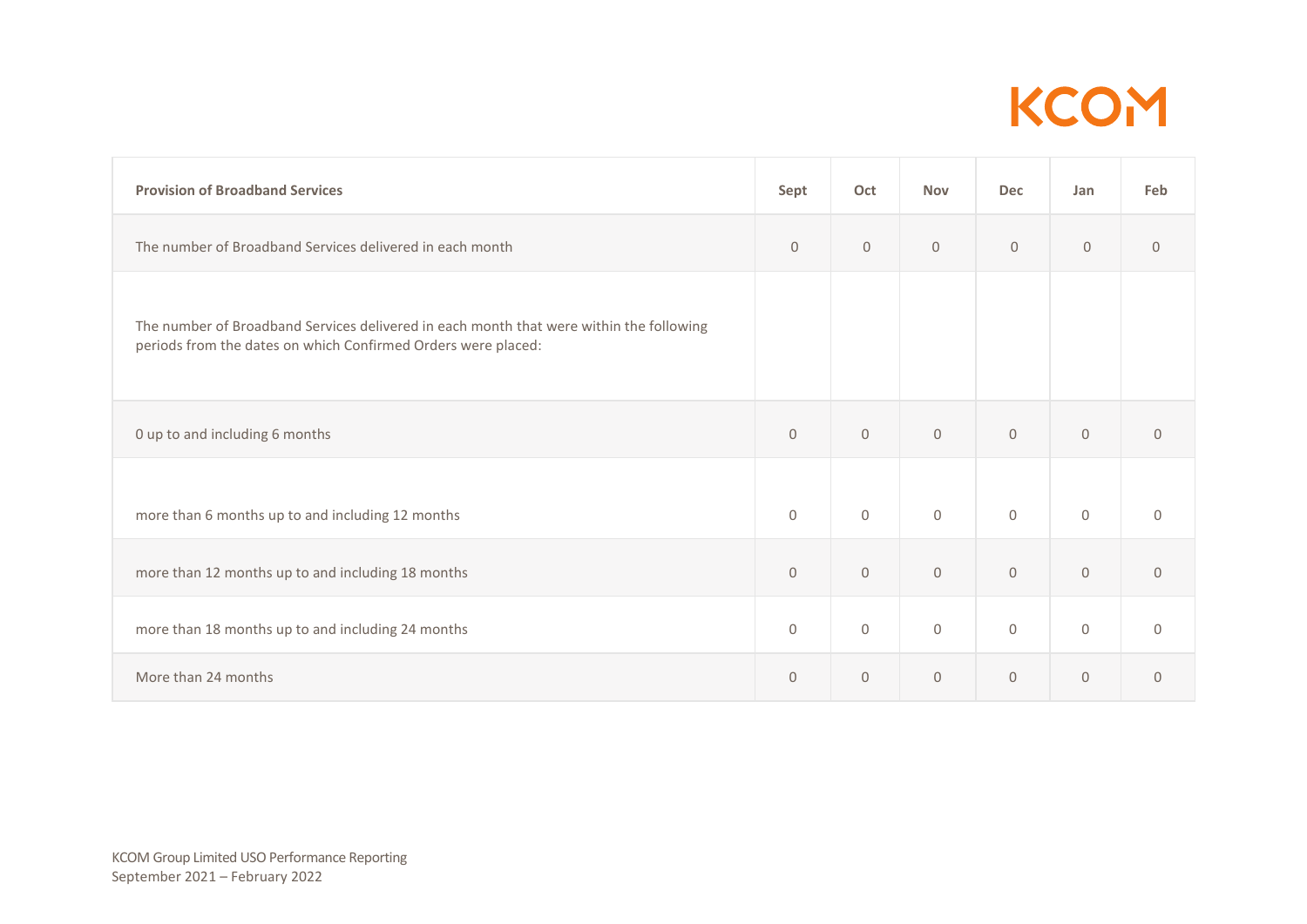

| <b>Handling of Complaints and Dispute Resolution</b>                                                                | Sept         | Oct            | <b>Nov</b>   | <b>Dec</b>   | Jan          | Feb          |
|---------------------------------------------------------------------------------------------------------------------|--------------|----------------|--------------|--------------|--------------|--------------|
| The number of Complaints received by KCOM in each month                                                             | $\Omega$     | $\mathbf{0}$   | $\Omega$     | $\mathbf{0}$ | $\mathbf{0}$ |              |
| The number of Complaints resolved by KCOM under Condition E.1 to the satisfaction of USO<br>Customers in each month | $\mathbf 0$  | $\mathbf 0$    | $\Omega$     | $\mathbf 0$  | $\mathbf 0$  | $\Omega$     |
| The number of Complaints not resolved under Condition E.1 to the<br>satisfaction USO Customers in each month        | $\mathbf{0}$ | $\overline{0}$ | $\mathbf{0}$ | $\mathsf{O}$ | $\mathbf{0}$ | $\mathbf{0}$ |
| The number of Complaints referred by USO Customers to the ADR Scheme under Condition<br>E.2 in each month           | $\Omega$     | $\mathbf{0}$   | $\mathbf{0}$ | $\mathbf 0$  | $\mathbf{0}$ | $\Omega$     |